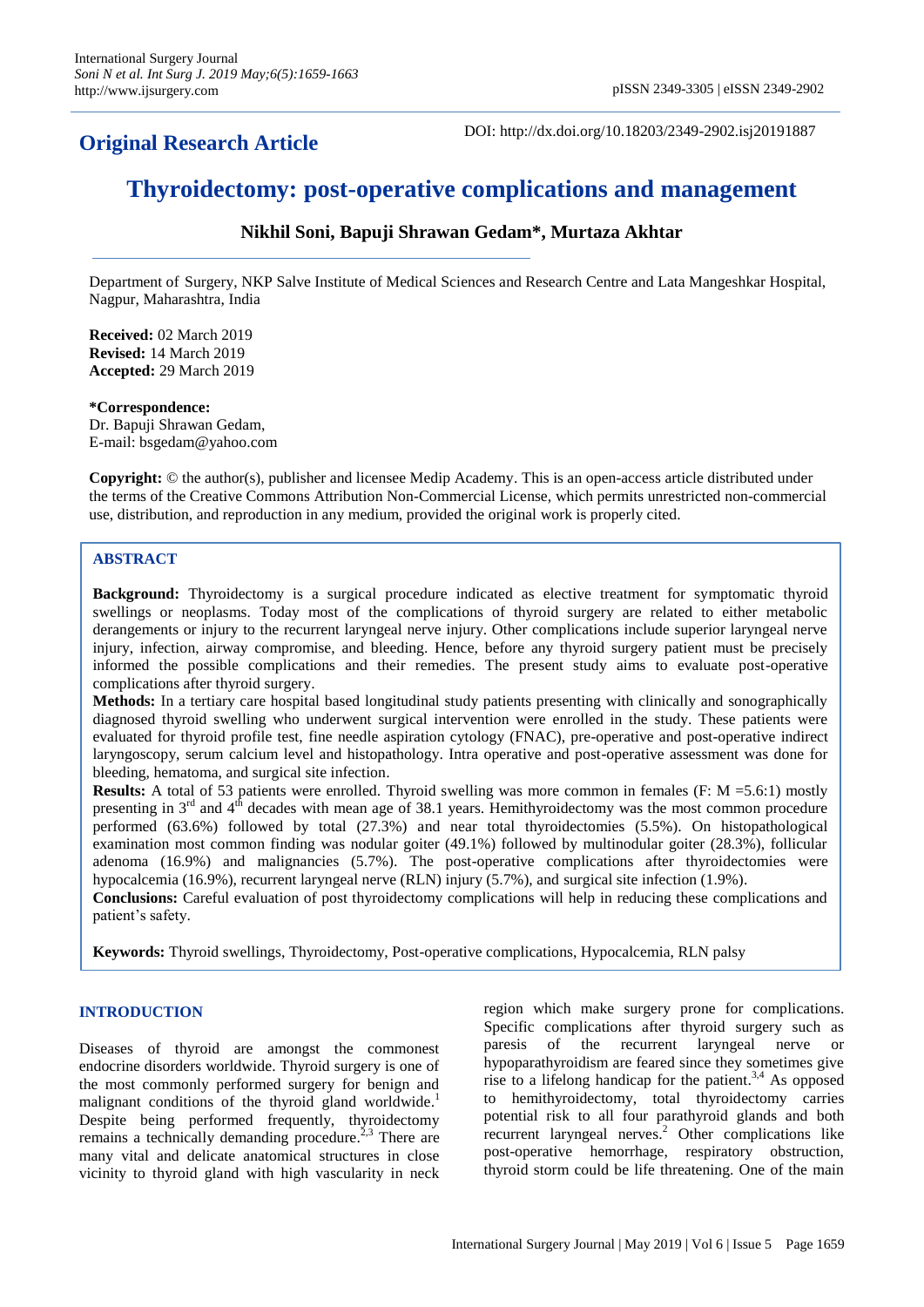challenges of thyroid surgery is therefore to cure the disease while keeping the operative complication to an absolute minimum. 4

The present study aimed to assess the occurrence of various postoperative complications and their management following the different thyroidectomy procedures. Early recognition of postoperative complications with the prompt institution of treatment in reducing morbidity and providing the patient with the better chance of a satisfactory outcome.

#### **METHODS**

This observational study was conducted in the Department of Surgery at a tertiary care hospital in central India over a period of 24 months from October 2016 to September 2018. Patients who presented with thyroid swelling and who underwent thyroidectomy were included in this study, while patients not willing for surgery were excluded. In all patients, thyroid profile (T3, T4 and TSH) was done pre-operatively and serum calcium was done pre-operatively and post-operatively after 24 and 72 hours, along with the routine haematological investigations. Indirect laryngoscopy was performed to determine the status of vocal cords and to rule out any cord palsy pre-operatively and postoperatively. Ultrasonography of neck, chest and neck Xrays, and FNAC was performed in all patients.

The patients enrolled in the study were subjected to different surgical procedures viz hemithyroidectomy, near total thyroidectomy or total thyroidectomy and type of surgical procedure to be performed was decided based on the clinical, radiological and cytological diagnosis of the goiter. In patients with nodal metastases (diagnosed on imaging and cytology), modified radical neck dissection was done. All thyroid specimens after thyroidectomy were sent for histopathological analysis. Completion thyroidectomy was performed after hemithyroidectomy when histopathology was suggestive of malignancy.

Hypoparathyrodism was considered when the calcium readings were less than 8.5 mg/dl. Recurrent laryngeal nerve (RLN) injury was termed when vocal cord palsy was seen on indirect laryngoscopy. Discharge from surgical site, raised local temperature or tenderness at surgical site was considered as surgical site infection.

#### **RESULTS**

In this study, 53 patients of thyroid disease who underwent thyroidectomy were enrolled, out of which 45 patients were females (84.9%) and 8 were males (15.1%) with a male:female ratio of 5.6:1. Most of the patients belonged to third and fourth decade of life. The mean age was 38.1 years with a standard deviation of 10.4. The youngest patient was of 21 years and oldest being 65 years.

All patients presented with complaint of swelling in anterior aspect on neck, while 49 patients (92.5%) had no pain, 4 patients (7.5%) presented with pain along with swelling. None of these patients had any symptom suggestive of hypothyroidism or hyperthyroidism on presentation. All the patients were euthyroid at the time of surgery. Out of 53 patients, 6 patients (11.3%) were known case of thyrotoxicosis with goiter and were continuously on regular antithyroid treatment. On clinical examination, 39 patients (73.6%) were diagnosed as solitary nodule of thyroid, while 13 (24.5%) patients were diagnosed as multinodular goiter and 1 patient (1.9%) was suspected for malignancy pre-operatively.

To obtain the tissue diagnosis, FNAC was performed in all 53 patients, out of which 41 (77.4%) were suggestive of colloid nodule/nodular goiter, 8 (15.1%) were suggestive of follicular neoplasm, one (1.9%) was suggestive of medullary carcinoma, and in 3 patients repeated FNACs were inconclusive (5.6%). On comparing FNAC with histopathology of specimens, the sensitivity of FNAC was 33.3%, specificity was 100%, and the diagnostic accuracy was 96%. In this study, positive predictive value (PPV) was 100% and negative predictive value (NPV) was 95.9%.

In this study, 35 hemithyroidectomies (66%), 3 near total thyroidectomies (5.7%), 15 total thyroidectomies (28.3%) were performed. Central neck dissection was performed in one patient who was diagnosed as medullary thyroid carcinoma. Completion thyroidectomy was performed in two patients where FNAC report was follicular neoplasm in one patient and colloid goiter in one, but histopathology confirmed malignancy.

#### **Table 1: Distribution of the patients underwent thyroidectomy according to histopathology report.**

| <b>Histopathology diagnosis</b>                     | No. of<br>cases | Percentage<br>$(\%)$ |
|-----------------------------------------------------|-----------------|----------------------|
| Nodular goiter/colloid<br>goiter                    | 26              | 49.1                 |
| Multinodular goiter                                 | 14              | 26.4                 |
| <b>Follicular adenoma</b>                           | 9               | 16.9                 |
| Hashimoto thyroiditis with<br>multinodular goiter   | 1               | 1.9                  |
| <b>Follicular variant of</b><br>papillary carcinoma | 1               | 1.9                  |
| Papillary carcinoma                                 | 1               | 1.9                  |
| <b>Medullary carcinoma</b>                          |                 | 1.9                  |
| <b>Total</b>                                        | 53              | 100                  |

On histopathological analysis, benign pathology was reported in 50 patients (94.3%), out of which colloid goiter or nodular goiter was found in 26 patients (49.1%), multinodular goiter in 14 patients (26.4%), one patient (1.9%) had multinodular goiter with changes of Hashimoto thyroiditis, and follicular adenoma was observed in 9 patients (16.9%). Malignancy was detected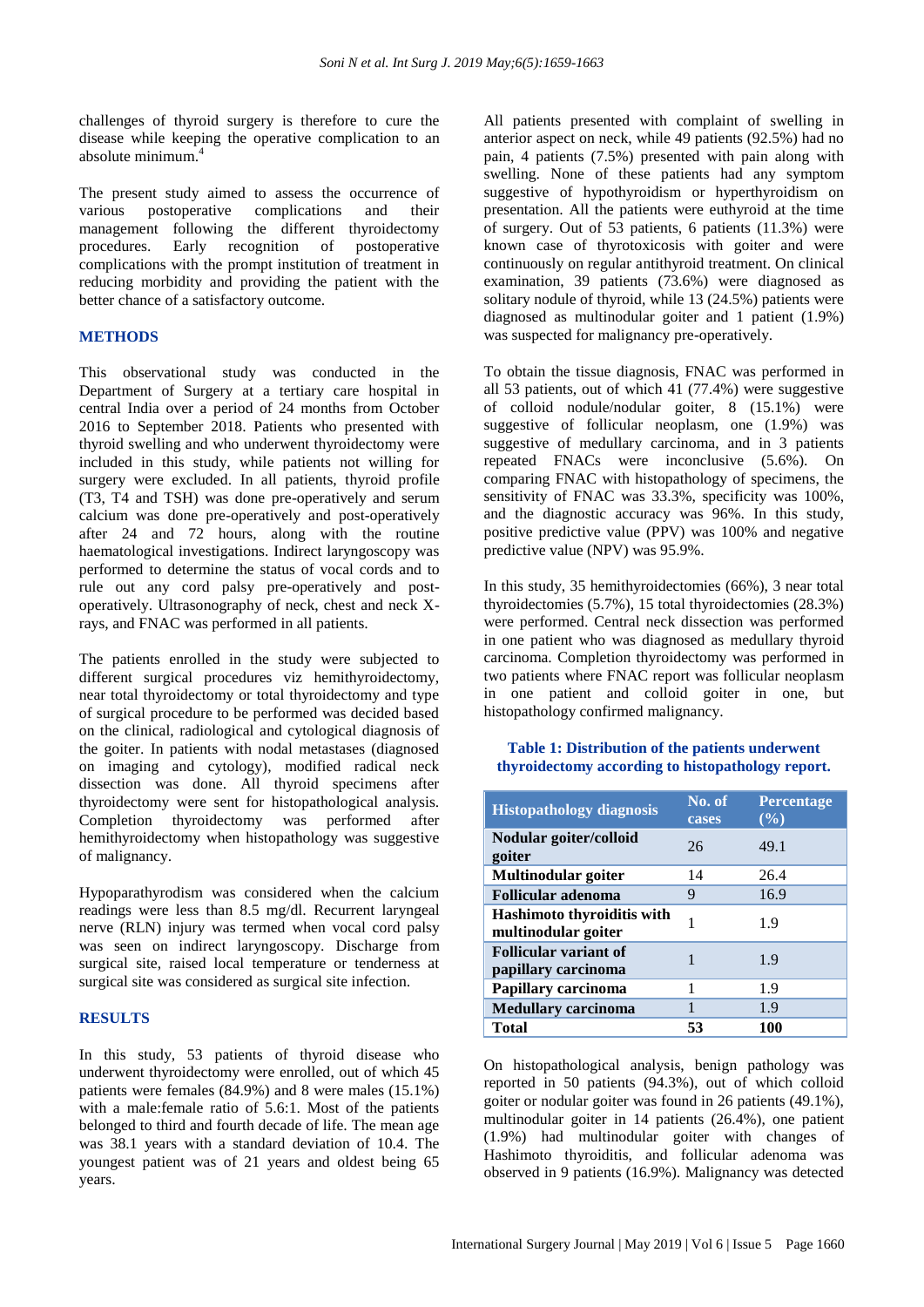in 3 patients (5.7%). Follicular variant of papillary carcinoma, papillary carcinoma, and medullary carcinoma were the histopathological diagnoses in these patients (Table 1).

The post-operative complications observed were hypocalcemia, RLN injury and surgical site infection. Temporary hypocalcemia was present in 8 patients (15%), while permanent hypocalcemia was present in 1 patient (1.9%). Temporary RLN injury was seen in 3 patients (5.7%), out of which 2 patients (3.8%) had unilateral RLN injury while one patient (1.9%) had bilateral RLN injury. Bilateral RLN injury was identified by doing vocal cord examination during extubation and tracheostomy was done. All three patients recovered postoperatively with conservative management. One patient (1.9%) who was a known case of diabetes mellitus had surgical site infection in post-operative period which was managed conservatively. Complications like thyroid storm, hematoma formation, permanent RLN injury, seroma formation, hypothyroidism, hypertrophic scar or keloid formation, or stich granuloma were not seen in any of these patients.

#### **Table 2: Complications seen in different type of thyroid surgeries.**

|                        | <b>Type of thyroidectomy</b>  |                                        |                                     |
|------------------------|-------------------------------|----------------------------------------|-------------------------------------|
| <b>Complications</b>   | Hemithyroidectomy<br>$(n=35)$ | <b>Total thyroidectomy</b><br>$(n=17)$ | Near total thyroidectomy<br>$(n=3)$ |
|                        | N(%                           | N(%                                    | $N(\%)$                             |
| Hypocalcemia           | $\mathbf{0}$                  | 8(47.1)                                | 1(33.33)                            |
| Temporary              |                               | 7(41.2)                                | 1(33.33)                            |
| Permanent              | $\Omega$                      | 1(5.9)                                 | 0                                   |
| <b>RLN</b> Injury      | 2(5.7)                        | 1(5.9)                                 | 0                                   |
| Temporary              | 2(5.7)                        | 1(5.9)                                 | 0                                   |
| Permanent              |                               | 0                                      | 0                                   |
| <b>Wound Infection</b> | 1(2.9)                        | $\Omega$                               | 0                                   |
| <b>Total</b>           | 3(8.6)                        | 10(58.9)                               | 1 (33.33)                           |

#### **Table 3: Incidence of hypocalcemia after different type of surgeries in literature.**

|                                 |      |      | <b>Total thyroidectomy</b> |                  | Near total thyroidectomy |                  |
|---------------------------------|------|------|----------------------------|------------------|--------------------------|------------------|
| <b>Study</b>                    | Year | N    | <b>Temporary</b>           | <b>Permanent</b> | <b>Temporary</b>         | <b>Permanent</b> |
|                                 |      |      | $($ %)                     | (%)              | $(\%)$                   | $\frac{1}{2}$    |
| Filho et al <sup>9</sup>        | 2005 | 1020 | 38                         | 6.8              | 3.5                      |                  |
| Karamanakos et al <sup>10</sup> | 2010 | 2043 | 34.1                       | 6.3              | 21.5                     | 3.2              |
| Dinc et $al11$                  | 2017 | 408  | 17.9                       | 2.4              | 13.7                     | 7.5              |
| <b>Present</b>                  | 2018 | 83   | 41.2                       | 5.9              | 33.3                     |                  |

#### **Table 4: Incidence of RLN injury after different type of surgeries in literature.**

|                                 |        |      | <b>Hemithyroidectomy</b> |                          | <b>Near total thyroidectomy</b> |                  | Total thyroidectomy |                  |
|---------------------------------|--------|------|--------------------------|--------------------------|---------------------------------|------------------|---------------------|------------------|
| <b>Study</b>                    | Year N |      | <b>Temporary</b>         | <b>Permanent</b>         | <b>Temporary</b>                | <b>Permanent</b> | <b>Temporary</b>    | <b>Permanent</b> |
|                                 |        |      | $\frac{9}{6}$            | $(\%)$                   | $(\%)$                          | $($ %)           | $(\%)$              | $(\%)$           |
| Erbil et al $^{13}$             | 2007   | 3380 | $\blacksquare$           |                          |                                 |                  | 2.3                 |                  |
| Karamanakos et al <sup>10</sup> | 2010   | 2043 | $\sim$                   | $\overline{\phantom{a}}$ |                                 | 0.7              | 1.9                 | 1.1              |
| Pandey et al <sup>14</sup>      | 2015   | 80   | 2.8                      | 2.8                      | 10                              |                  | 10                  |                  |
| Joliat et al <sup>15</sup>      | 2017   | 451  | 11.4                     |                          |                                 |                  | 13.4                | 1.3              |
| present study                   | 2018   | 53   | 5.7                      |                          |                                 |                  | 5.9                 |                  |

Out of 35 hemithyroidectomies performed, temporary unilateral RLN palsy was observed in 2 patients (5.7%). Wound (surgical site) infection was seen in 1 patient (2.9%). Out of 17 total thyroidectomies, 7 patients (41.2%) had temporary hypocalcemia and 1 patient (5.9%) had permanent hypocalcemia. Temporary bilateral RLN was seen in 1 patient (5.9%). Out of 3 near total thyroidectomies, temporary hypocalcemia was seen in 1 patient (33.3%) (Table 2).

#### **DISCUSSION**

Total thyroidectomy is regarded as a logical surgical process for the treatment of multinodular goiter affecting the thyroid gland and in malignancy disorder.<sup>2,5</sup> Solitary thyroid nodule of non-malignant etiology usually requires hemithyroidectomy. Complications of thyroid surgery are not uncommon and is known to occur in both specialised and non-specialised centres. Hence identifying various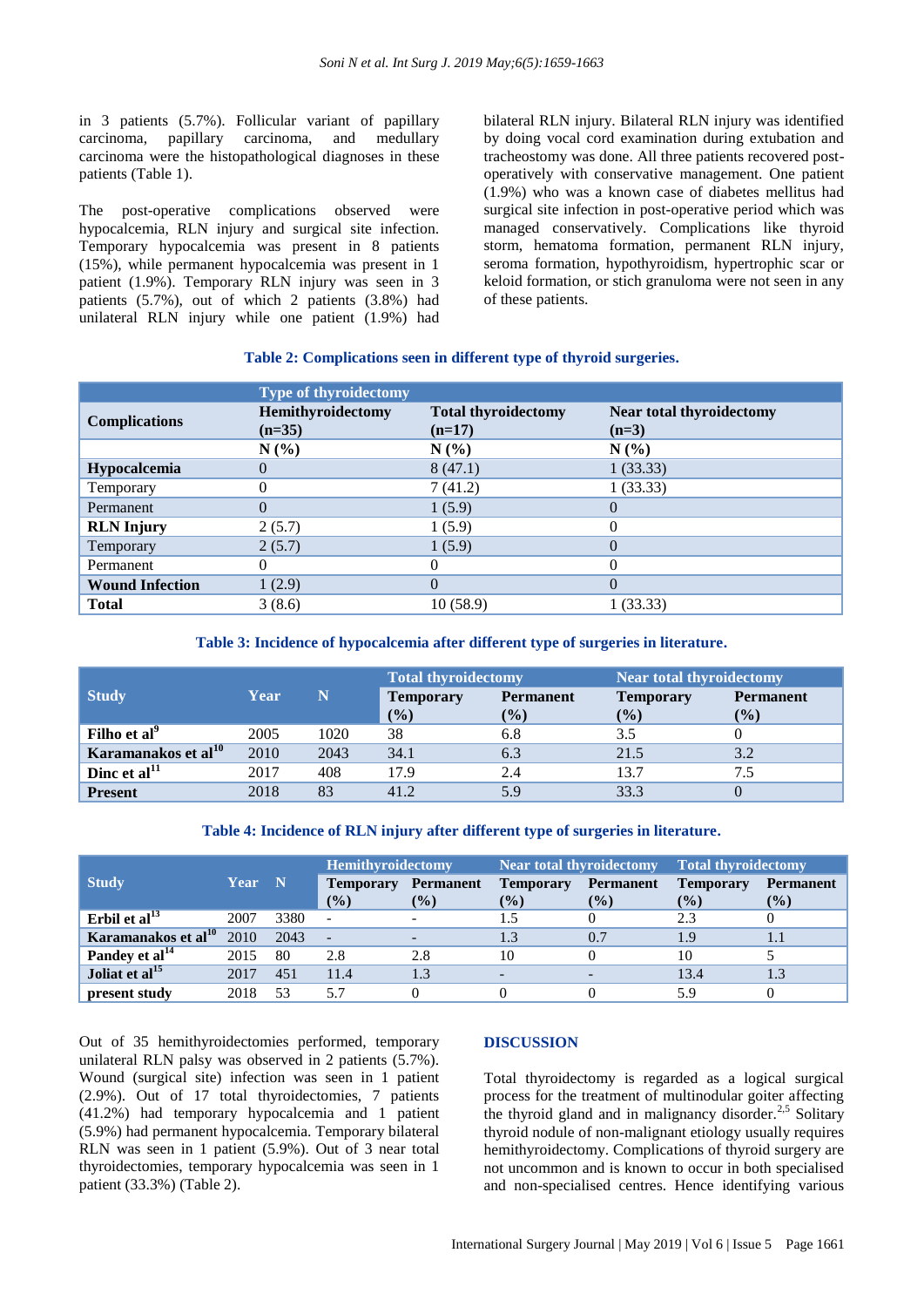post-operative complications in patient undergoing thyroidectomy at a non-specialised centre was carried out in this study.

A total of 53 patients underwent thyroidectomies in this study. There was female predominance with mean age of 38.1 years. A majority of 73% patients were clinically diagnosed as solitary thyroid nodule. The overall complication rate in this study was 26.5%. Lifethreatening hemorrhage occurs in 0.3%-1% of thyroid surgeries intra-operatively. Troublesome bleeding during thyroid surgery can result from inadequate ligation of anterior jugular veins, the middle thyroid veins, the superior thyroid vessels, multiple small tributaries supplying the lower pole and isthmus, and the venous plexus that accompany the inferior thyroid artery.<sup>6</sup>

Post-operative hypocalcaemia is one of the most common complications of thyroid surgery. The incidence of postoperative hypoparathyroidism has been reported to vary from  $1.6$ -50%.<sup>7</sup> Hypocalcemia is defined as a total serum calcium below 8.5 mg/dl (when corrected for serum albumin). It is termed symptomatic if it is accompanied with tetany, circumoral paresthesia and /or muscle spasm. Hypocalcemia can be diagnosed early by serum calcium level estimation post-operatively after 24 hours.<sup>7</sup> Temporary hypoparathyroidism has been defined as low calcium levels occurring during hospital stay and recovering within 6 months. Permanent hypoparathroidism is one which persists for more than 6 months.<sup>8</sup>

The incidence of hypoparathyroidism depends on the type of surgery. It increases with the magnitude of operation. It is not seen after hemithyroidectomy and subtotal thyroidectomy. The incidence is far greater after near-total and total thyroidectomy. The best way to prevent hypocalcemia is by preserving the parathyroid glands maintain their blood supply. Hypocalcemia can be treated with oral or intravenous calcium supplementation with or without vitamin  $D<sup>7</sup>$ 

In the present study, hypocalcemia was seen in 47.1% patients who underwent total thyroidectomy, out of which 41.2% patients had temporary and 5.9% patients had permanent hypocalcemia. Also, temporary hypocalcemia was seen in 33.3% patients who underwent near total thyroidectomy. None of the patients who underwent hemithyroidectomy developed post-operative hypocalcemia. This is in concordance with studies done by Filho et al, Karamanakos et al, and Dinc et al (Table  $3)$ . 9-11

Damage to the recurrent laryngeal nerve can be unilateral or bilateral and temporary or permanent. Recurrent laryngeal nerve injury is characterised by laryngoscopic findings of a true vocal cord which has changed from normal mobility prior to thyroidectomy to a paramedian position with partial or complete immobility following thyroidectomy.<sup>12</sup>

The permanent lesion of damaged recurrent laryngeal nerve (RLN) often manifests as an irreversible dysfunction of phonation. The frequency of this complication ranges from 0.5 to 5% in different thyroid surgery centres and increases in case of both recurrent goiter and complete thyroidectomy due to thyroid cancer. This can be prevented by deliberate identification of RLN and meticulous dissection during surgery. $^{12}$ 

In the present study RLN injury was seen in 5.7% patients who underwent hemithyroidectomy, and all cases were temporary and unilateral. Also, in total thyroidectomy, RLN injury was seen in one patient (5.9%), which was temporary and bilateral. RLN injury was not seen in any of the patient underwent near total thyroidectomy or completion thyroidectomy. These findings are constant with different studies done by Erbil et al, Karamanakos et al, Pandey et al, and Joliat et al (Table 4). 10,13-15

Surgical site infection after thyroid surgery is uncommon, the reported incidence being 0.1–2%. Post-operative infections and subsequent medications increase the length of the hospital stay and the cost compared with uncomplicated thyroid procedures. <sup>16</sup> Wound infection was seen in one patient (1.9%), who was a known case of diabetes mellitus. In a study done by Dionigi et al, wound infection was observed sin 1.5% patients who underwent hemithyroidectomy and in 2.9% patients who underwent total thyroidectomy.<sup>16</sup> In a study done by Anbalagan et al, wound infection was observed in 2.9% patients who underwent hemithyroidectomy and in 4.8% patients who underwent subtotal thyroidectomy.<sup>17</sup>

#### **CONCLUSION**

The commonest complication observed in this present study was temporary hypocalcemia and temporary recurrent laryngeal nerve injury. Total thyroidectomy was the commonest procedure where these complications were observed. However, excepting one case of permanent hypocalcemia in total thyroidectomy, there were no major complications. Hence, it can be concluded that thyroidectomies done for any thyroid pathology in non-specialized centre are also safe provided the surgeon doing it are adequately experienced..

#### **ACKNOWLEDGEMENTS**

We hereby acknowledge Dr Kajal Mitra, Dean, NKPSIMS, Nagpur for permitting us to publish this research.

*Funding: No funding sources Conflict of interest: None declared Ethical approval: The study was approved by the Institutional Ethics Committee*